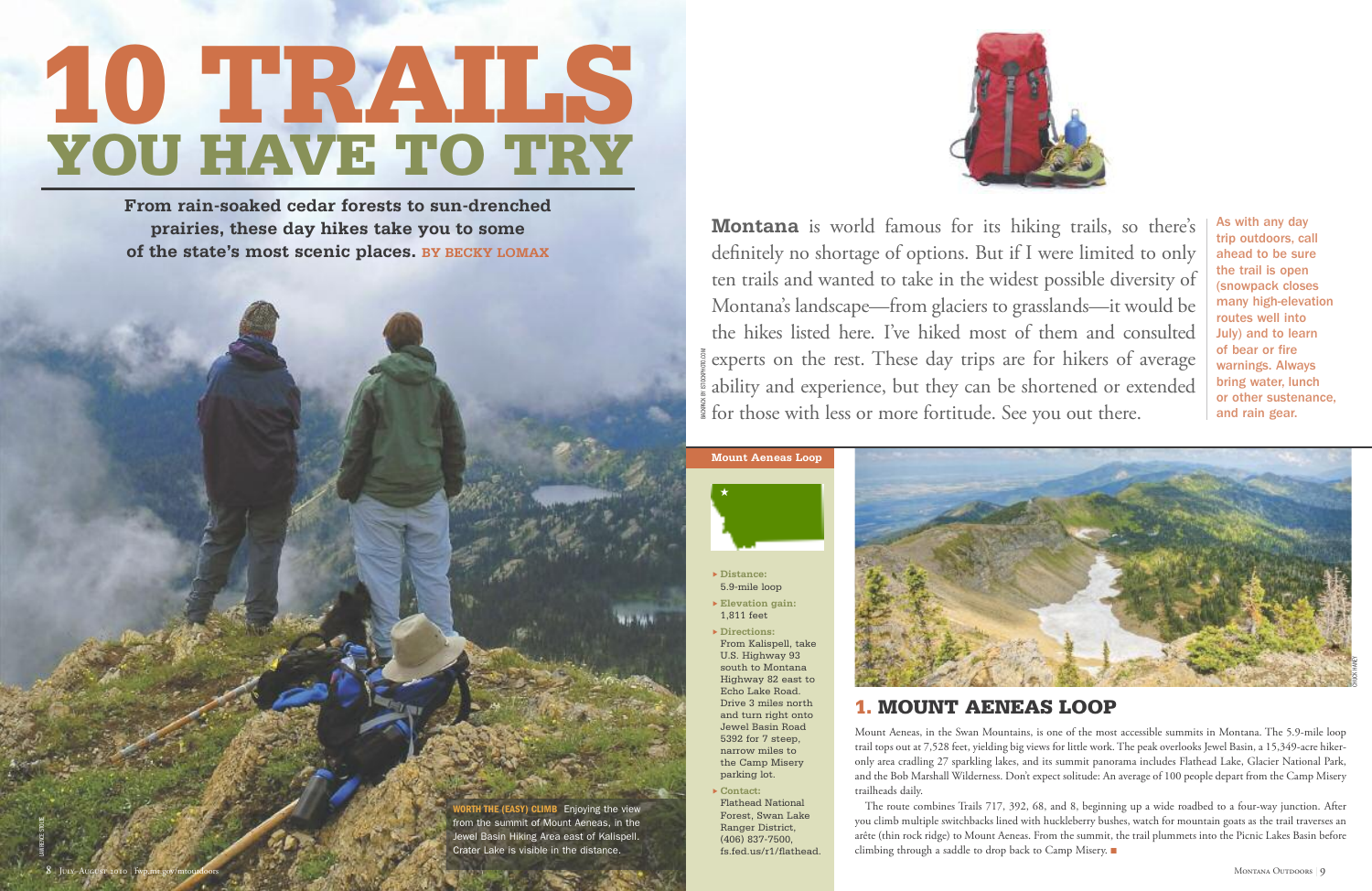- **Distance:** 3.8-mile round trip
- **Elevation gain:** 1,822 feet
- **Directions:** From Red Lodge, drive 10 miles southwest on U.S. Highway 212. Turn right onto Rock Creek Road for 8.5 miles, veering left at the junction after the bridge, where the pavement turns to gravel. The road then gets rockier. The trailhead is in Wyoming.
- **Contact:** Custer National Forest, Beartooth Ranger District, (406) 446- 2103, fs.fed.us/ r1/custer.

# **5. GLACIER LAKE**

From the trailhead at the road's terminus in Wyoming, the steep route ascends into Montana and crosses Moon Creek on a log bridge at 0.5 mile. Stay on the main westward path as it switchbacks up and over a ridge—it's a steep climb at high altitude, so pace yourself—before dropping to the lake. Because the lake's southern tip sits in Wyoming, anglers with Montana fishing licenses may fish only on the northern half.  $\square$ 



With its high altitude, trout fishing, and rugged subalpine environment, Glacier Lake epitomizes the Beartooths—the state's highest mountain range. But unlike other Absaroka-Beartooth Wilderness lakes, reachable only after hours of hiking, Glacier Lake requires only a short though steep—climb. The lake, at 9,706 feet, between the Hellroaring and Beartooth plateaus, sits at the head of Rock Creek Valley, a testament to the glaciers that once carved through the 3.2-billionyear-old gray and pink rock—the oldest in Montana.

Because Bitter Creek lacks formal trails, hikers wander through the vast, rolling semiarid grasslands, broken by glaciated badlands and dotted with tipi rings. Boot- to knee-high native grasses, fading from green to gold during summer, create a mosaic of vegetation that sustains chestnut-collared longspurs, Sprague's pipits, sage-grouse, long-billed curlews, and other prairie birds. (The Audubon Society recognizes Bitter Creek as a Globally Important Bird Area.) Hikers might also spot pronghorn and, if especially lucky, the seldom-seen swift fox.

**Glacier Lake**

- **Distance:** 3 to 8 miles **Elevation gain:** varies
- **Directions:** From Glasgow, drive 20 miles west on U.S. Highway 2 and turn north onto Britsch Road for 15 miles. The gravel-then-dirt road, bordering the southern boundary of the Bitter Creek Wilderness Study Area, becomes impassable gumbo when wet.
- **Contact:** Bureau of Land Management, Glasgow Field Office, (406) 228-3750, blm.gov/mt/st/en/fo/ glasgow\_field\_ office.html.

The flat 1-mile trail loops through the old-growth forest below a canopy so thick it shades the damp forest floor even on sunny days. Along the trail, hikers discover cedar castles hollowed out by fire and downed cedars regenerating new growth. The dense overhead canopy—home to pine martens—blocks so much light that only shade-tolerant species such as lush ferns and dainty white foam flowers can grow on the duff floor. Next to the trail runs Ross Creek, where hikers might see a mink or an American dipper.

### **4. BITTER CREEK**

Tucked in northeastern Montana, the 59,660-acre Bitter Creek Wilderness Study Area and surrounding Bureau of Land Management (BLM), state, and private lands harbor vanishing prairie that once defined the northern Great Plains. This prairie, along with Canada's Grasslands National Park across the border, forms one of the largest intact grasslands left in North America. "Not only did it escape the plow, but you can hike all day and not see another person," says

John Carlson, BLM biologist in Glasgow.

From Meriwether Picnic Area (reachable most easily by boat), follow the Vista Point Trail north, climbing the switchbacks past the Vista Point turnoff. The forested trail ascends the ridge toward the head of Mann Gulch. Reaching the firefighter memorials requires a 20-minute traverse on a faint grassy side trail to the north slope of the gulch overlooking the Missouri. A steep, well-worn trail loops past the markers indicating where each firefighter fell.  $\blacksquare$ 

- **Distance:** 1-mile loop
- **Elevation gain:** Flat
- **Directions:** From Libby, drive U.S. Highway 2 west and turn south onto Montana Highway 56. Past Bull Lake, turn west onto Forest Road 398 for 1 mile and then left up the narrow road 3 miles to the trailhead.
- **Contact:** Kootenai National Forest, (406) 293-6211, fs.fed.us/r1/kootenai.

## **3. ROSS CREEK CEDARS**

Here's a great hike for grandparents, grandkids, and everyone in between. The Cabinet Mountains conceal a grove of ancient western red cedars—some 8 feet in diameter and more than 175 feet tall. Protected in a 100 acre scenic area since 1960, the ancient Ross Creek cedars have survived floods, fires, and insects. Several of the towering giants in this temperate rainforest were saplings when Columbus arrived in the New World.

### **Ross Creek Cedars**

- **Distance:** 8-mile round trip
- **Elevation gain:** 1,500 feet
- **Directions:** Drive 20 miles north of Helena on I-15 to Exit 209 and then east on Gates of the Mountains Road for 2.7 miles to Gates of the Mountains Marina—(406) 458- 5241, gatesofthemoun tains.com) to launch your boat or catch a boat tour 4 miles down the Missouri River to Meriwether Picnic Area.
- **Contact:** Helena National Forest, (406) 449-5490, fs.fed.us/r1/Helena.

# **2. MANN GULCH**

Steeped in the history of Lewis and Clark on the Missouri River, Mann Gulch is also hallowed ground for anyone who has studied or fought wildland fires. In August 1949, lightning ignited a fire there that burned 3,000 acres in less than 15 minutes. The blaze killed 13 smokejumpers trapped in the gulch. Chronicled in Norman Maclean's gripping *Young Men and Fire*, the tragedy launched modern fire science and new tactics for surviving wildland fires. Crosses mark where the smokejumpers died.

### **Mann Gulch Bitter Creek**















*Becky Lomax, a writer in Whitefish, guided in Glacier National Park for many years.*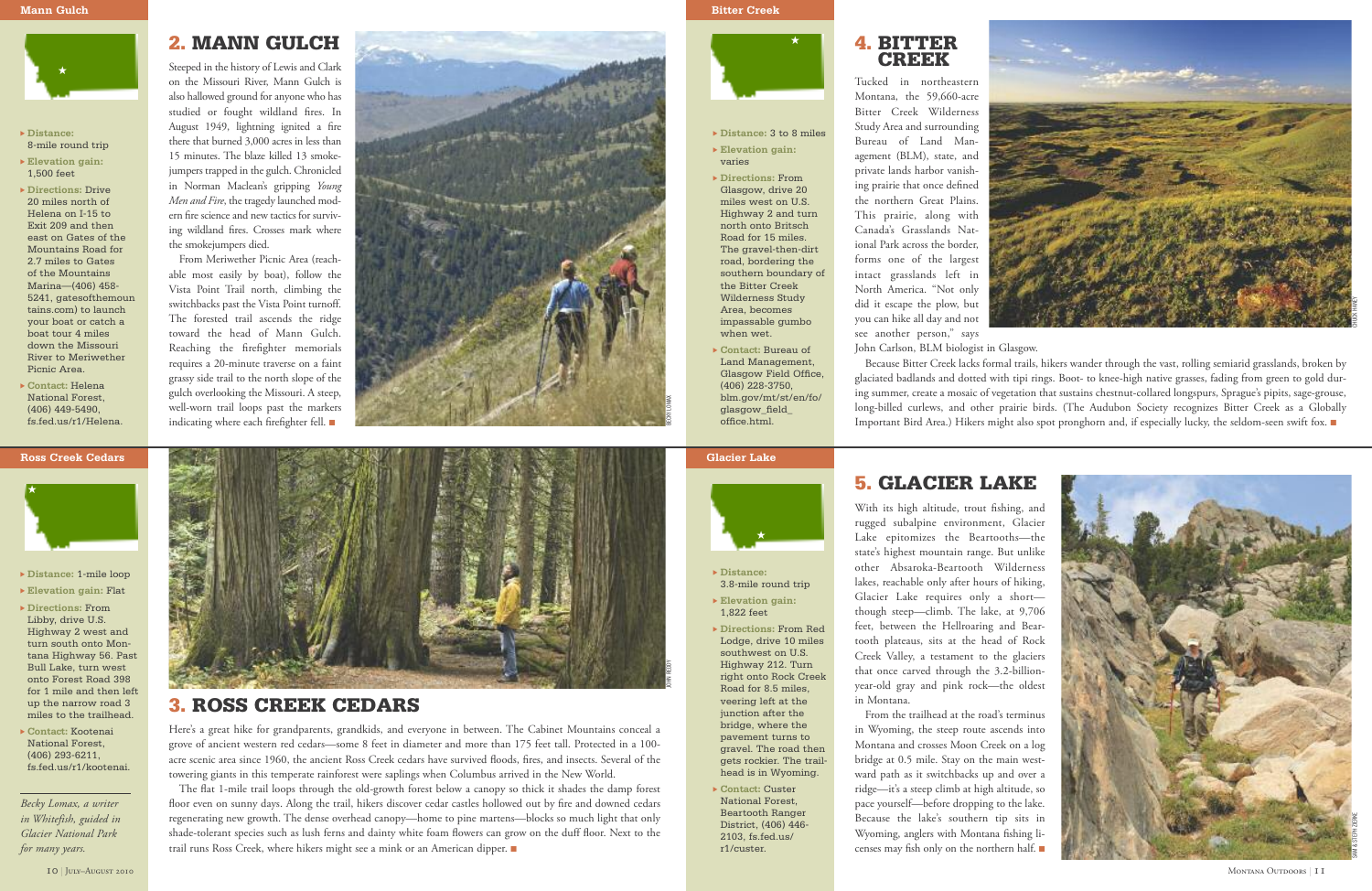



- ▶ Distance: 7.8- to 11- mile round trip
- $\blacktriangleright$  **Elevation** gain: 1,600 feet

 $\blacktriangleright$  Directions: From St. Mary, take U.S. Highway 89 north to Babb and turn west for 12 miles to trailheads at Many Glacier Hotel or the Swiftcurrent Picnic Area. For the shortest route, take the tour boat from Many Glacier Hotel to the upper Lake Josephine boat bock. Book a ride at (406) 257-2426 or glacierparkboats.com.

 $\triangleright$  Contact: Glacier National Park, (406) 888-7800, nps.gov/glac.



### **Hyalite Creek and Lake**

- $\blacktriangleright$  Distance: 2.4- to 11mile round trip
- $\blacktriangleright$  **Elevation** gain: 1,800 feet
- $\triangleright$  Directions: From Main Street in Bozeman, take 19th Avenue south to Hyalite Canyon Road. Turn left, climbing past Hyalite Reservoir. At the fork, veer right toward Grotto Falls to the parking lot.
- $\triangleright$  Contact: Gallatin National Forest, Bozeman Ranger District, (406) 522-2520, fs.fed.us/rl/ gallatin.



# **7.** HYALITE CREEK AND LAKE

Hyalite Creek plunges over 11 waterfalls on its route from the Gallatin Crest to Hyalite Reservoir. The popular trail, which begins south of the reservoir and follows the creek upstream past the waterfalls toward its source at Hyalite Lake, attracts so many people that on Fridays and Saturdays from July 16 to September 4 the U.S. Forest Service restricts use to only hikers and horseback riders (motorbikes and mountain bikes are allowed Sundays through Thursdays). The area's geologic features are named for the hyalite opal found around the lake.

From the parking lot, Hyalite Creek Trail 427 begins with a 1.2-mile wheelchair-accessible route to Grotto Falls. The trail parallels the creek through a canyon pinched by cliffs. Drop off the main trail onto spurs to reach the waterfalls, or fish the creek for trout. The trail eventually reaches sparkling Hyalite Lake. Strong hikers can continue on to the Gallatin Crest Trail or scramble up Hyalite Peak.



### **6.** GRINNELL GLACIER

Glacier National Park's namesake glaciers may be mostly puddles by 2020, according to U.S. Geological Survey ecologists. That's ten years earlier than predicted just a few years ago, and all the more reason to hike to Grinnell Glacier, the most accessible one in the park.

Most of the trail's elevation gain comes during one 2-mile stretch. Hikers can use the tour boat from Many Glacier Hotel to chop mileage off one or both ways, though there's no avoiding the climb. From the hotel or the Swiftcurrent Picnic Area, catch the trail that circles Swiftcurrent Lake to the west-shore boat dock. Hike over the hill and traverse west along Lake Josephine's north shore, diverting at signed junctions toward Grinnell Glacier. The trail tiptoes along multicolored cliffs, stair-steps under a waterfall, and skips through pink spirea where grizzly bears sometimes feed. Trudge up the moraine to see the glacier and its ice-filled lake. Make your way through the maze of paths crossing the bedrock to the shore, but stay off the ice, which harbors hidden crevasses. ■